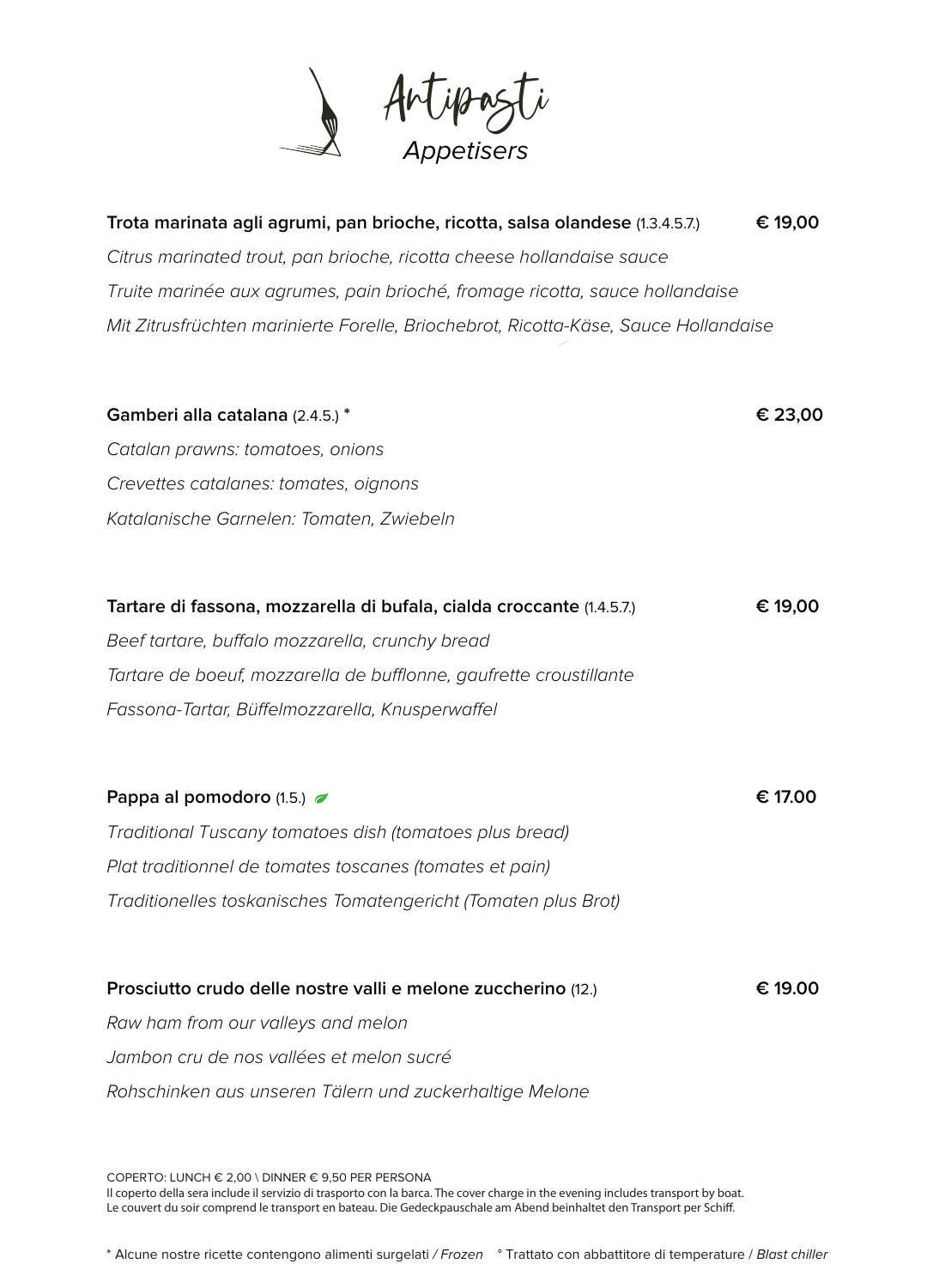

| Paccheri alla carbonara di mare (1.2.4.5.14.) *             | € 20.00 |
|-------------------------------------------------------------|---------|
| Sea carbonara's paccheri                                    |         |
| Paccheri avec carbonara de mer                              |         |
| Paccheri alla Carbonara di Stute                            |         |
|                                                             |         |
| Risotto agli agrumi, rosmarino e pesce persico (4.5.7.8.) * | € 21.00 |
| Risotto with citrus, rosemary and perch                     |         |

Risotto aux agrumes, romarin et perche Risotto mit Zitrusfrüchten, Rosmarin und Barsch

**Tagliolini di pasta fresca al ragù di 'Nduja con caprino** (1.4.7.9.) **€ 20.00** Fresh pasta tagliolini with cherry tomatoes and hot chilly salame nduja and cheese Tagliolini de pâtes fraîches avec tomates et nduja de salame piquant et fromage Frische Pasta-Tagliolini mit Kirschtomaten und scharfer Salami-Nduja und Käse

**Ravioli di barbabietola e caprino** (1.3.7.) **€ 20.00** Beetroot and goat cheese ravioli Raviolis betteraves et fromage de chèvre Rote-Bete-Ziegenkäse-Ravioli

**Insalata mista CASABELLA** (5.8.9.) **€ 15.00** Mixed salad Salade composée

Gemischter Salat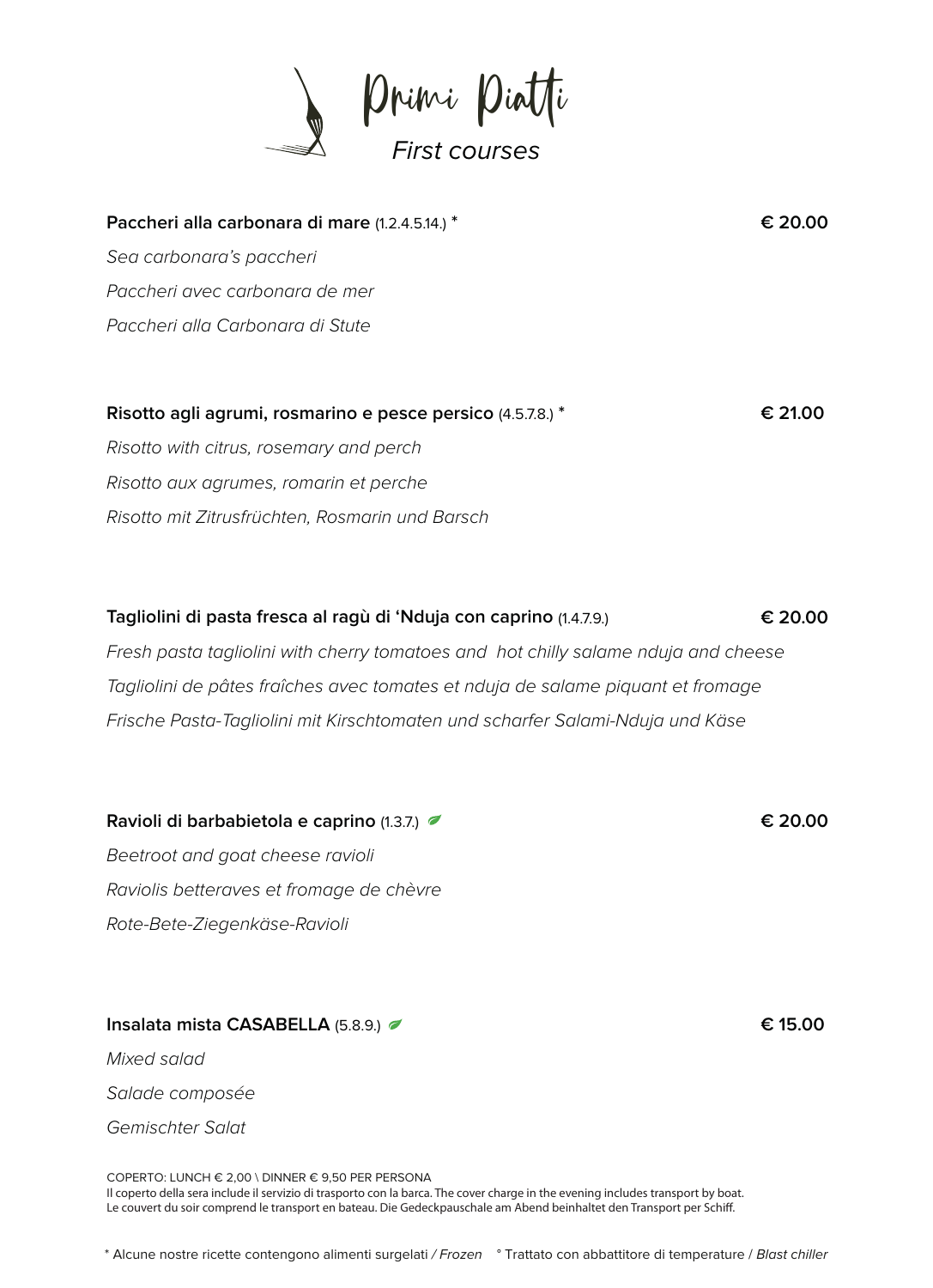

| Lucioperca, cipolla bianca, beurre blanc (1.4.5.7.) *                        | € 24.00 |
|------------------------------------------------------------------------------|---------|
| Zander, white onion, beurre blanc                                            |         |
| Sandre, oignon blanc, beurre blanc                                           |         |
| Zander, Barsch, weiße Zwiebel, Beurre Blanc                                  |         |
|                                                                              |         |
| Fritto misto con verdurine (1.2.3.5.4.7.) *                                  | € 24.00 |
| Mixed fried with vegetables                                                  |         |
| Frites mixtes avec légumes                                                   |         |
| Gemischt gebraten mit Gemüse                                                 |         |
|                                                                              |         |
| Filetto di branzino alla Mediterranea con verdurine di stagione (1.4.5.7.) * | € 24.00 |
| Mediterranean-style sea bass fillet with seasonal vegetables                 |         |
| Filet de bar à la méditerranéenne aux légumes de saison                      |         |
| Wolfsbarschfilet nach mediterraner Art mit Saisongemüse                      |         |
| Filetto di manzo con salsa al Barolo e patate novelle (1.5.7.) *             | € 28.00 |
| Beef fillet with Barole sauce and baked potatoes                             |         |
| Filet de boeuf sauce barole et pommes de terre nouvelles                     |         |
| Rinderfilet mit Barolesauce und neuen Kartoffeln                             |         |
|                                                                              |         |
| Galletto alle erbe aromatiche con peperoni, salsa Bernese (1.5.7) *          | € 23.00 |
| Herbs rooster with peppers, Bernese suase                                    |         |
| Coquelet aux herbes aromatiques et poivrons, sauce bernoise                  |         |
| Aromatischer Kräuterhahn mit Paprika, Berner Sauce                           |         |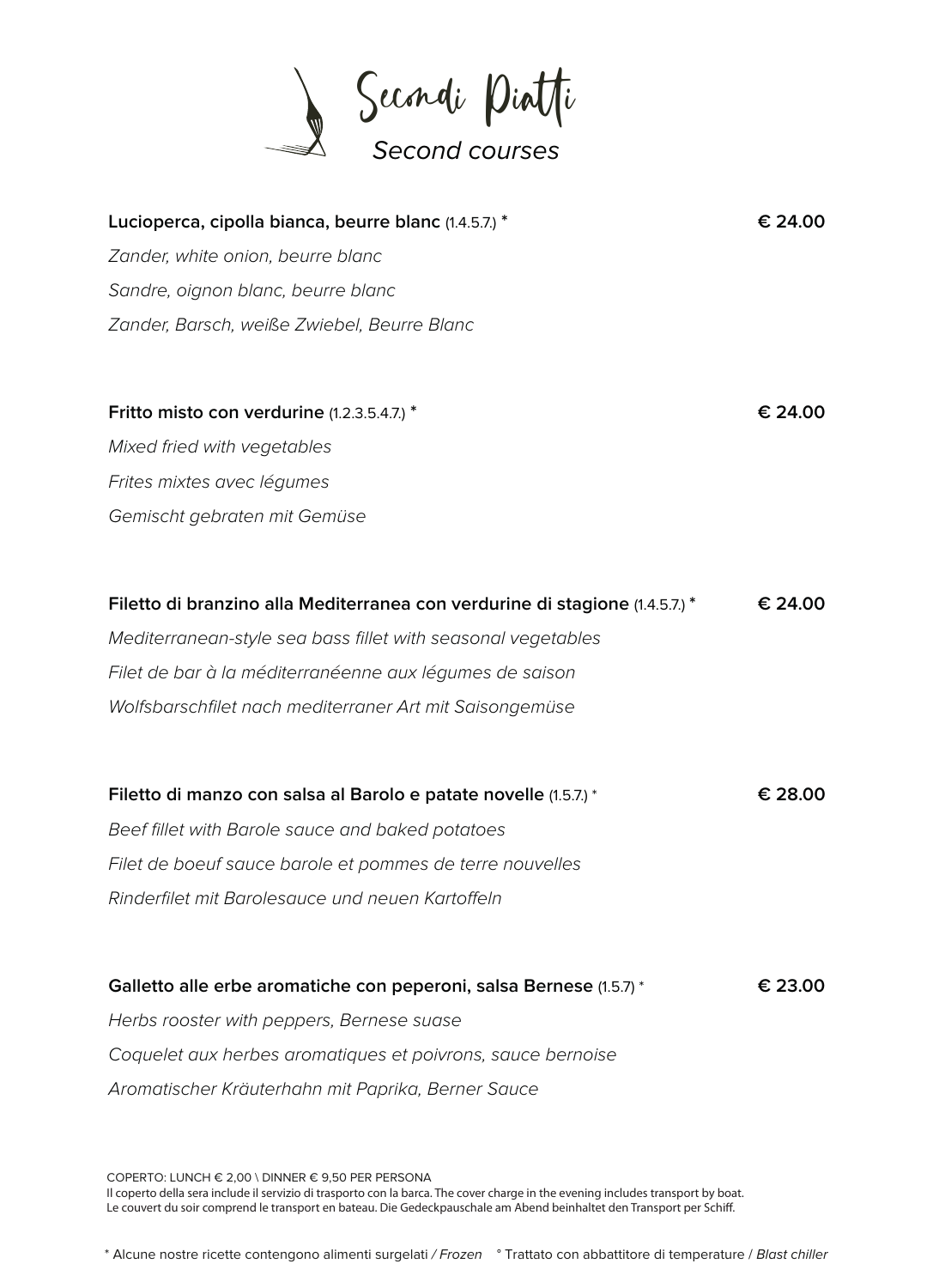



| Tarte tatin scomposta (1.3.5.7.8.)                     | € 10.00 |
|--------------------------------------------------------|---------|
| Deconstructed apple pie                                |         |
| Tarte aux pommes décomposée                            |         |
| Zersetzer apfelkuchen                                  |         |
| Tiramisù (1.3.5.7.8.)                                  | € 9.00  |
| <b>Cheese Cake (1.3.5.7.8.)</b>                        | € 9.00  |
| Sorbetto di frutta                                     | € 8.00  |
| Fruit sorbet                                           |         |
| Sorbets aux fruits                                     |         |
| Fruchtsorbet                                           |         |
| Insalata di frutta fresca con gelato (3.7.)            | € 9.00  |
| Fresh fruit salad with ice cream                       |         |
| Salade de fruits frais avec glace                      |         |
| Frischer Obstsalat mit Eis                             |         |
| In alternativa                                         |         |
| Selezioni di formaggi "La Casera di Eros" ° (1,7,8,10) | € 16,00 |
| "La Casera di Eros" cheese selections                  |         |
| Käseauswahl "La Casera di Eros"                        |         |
| Sélections de fromages "La Casera di Eros"             |         |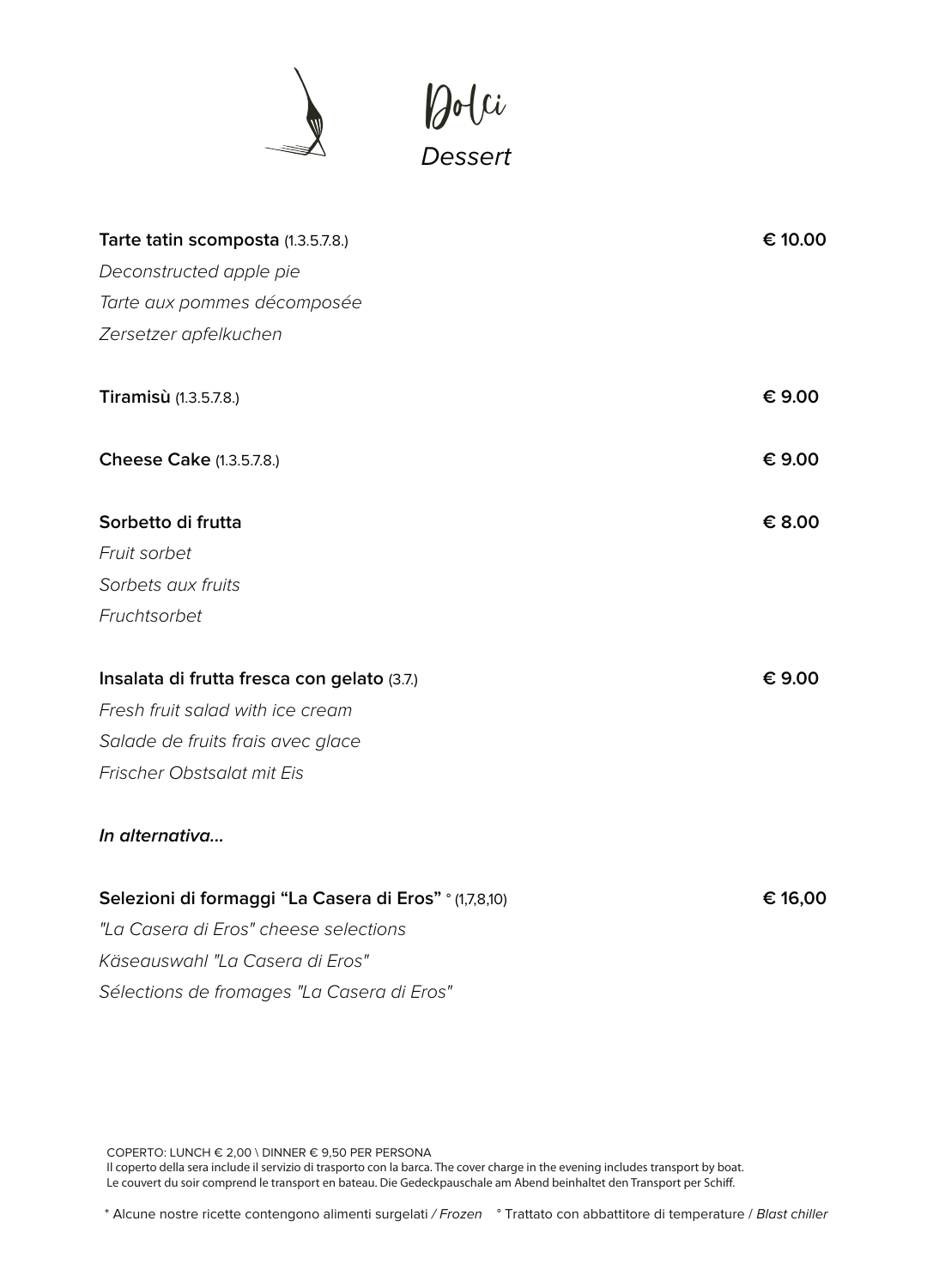Menu Degustazione di terra

## Meat tasting menu

**Tartare di fassona, mozzarella di bufala, cialda croccante** (1.4.5.7.)

Fassona's tartare, buffalo mozzarella, crunchy bread

**\*\*\***

**Tagliolini di pasta fresca al ragù di 'Nduja con caprino** (1.4.7.9.)

Fresh pasta tagliolini with cherry tomatoes and hot chilly salame nduja and cheese

**\*\*\***

**Filetto di manzo con salsa al Barolo e patate novelle** (1.5.7.) **\***

Beef fillet with Barole sauce and baked potatoes

**\*\*\***

**Dolce della nostra pasticceria** (1.3.5.7.8.)

Dessert from our pastry

**\*\*\***

Il Menu degustazione è realizzabile solo per tutti i componenti del tavolo The tasting menu is only available for all the components of the table

**€ 65,00 per persona**

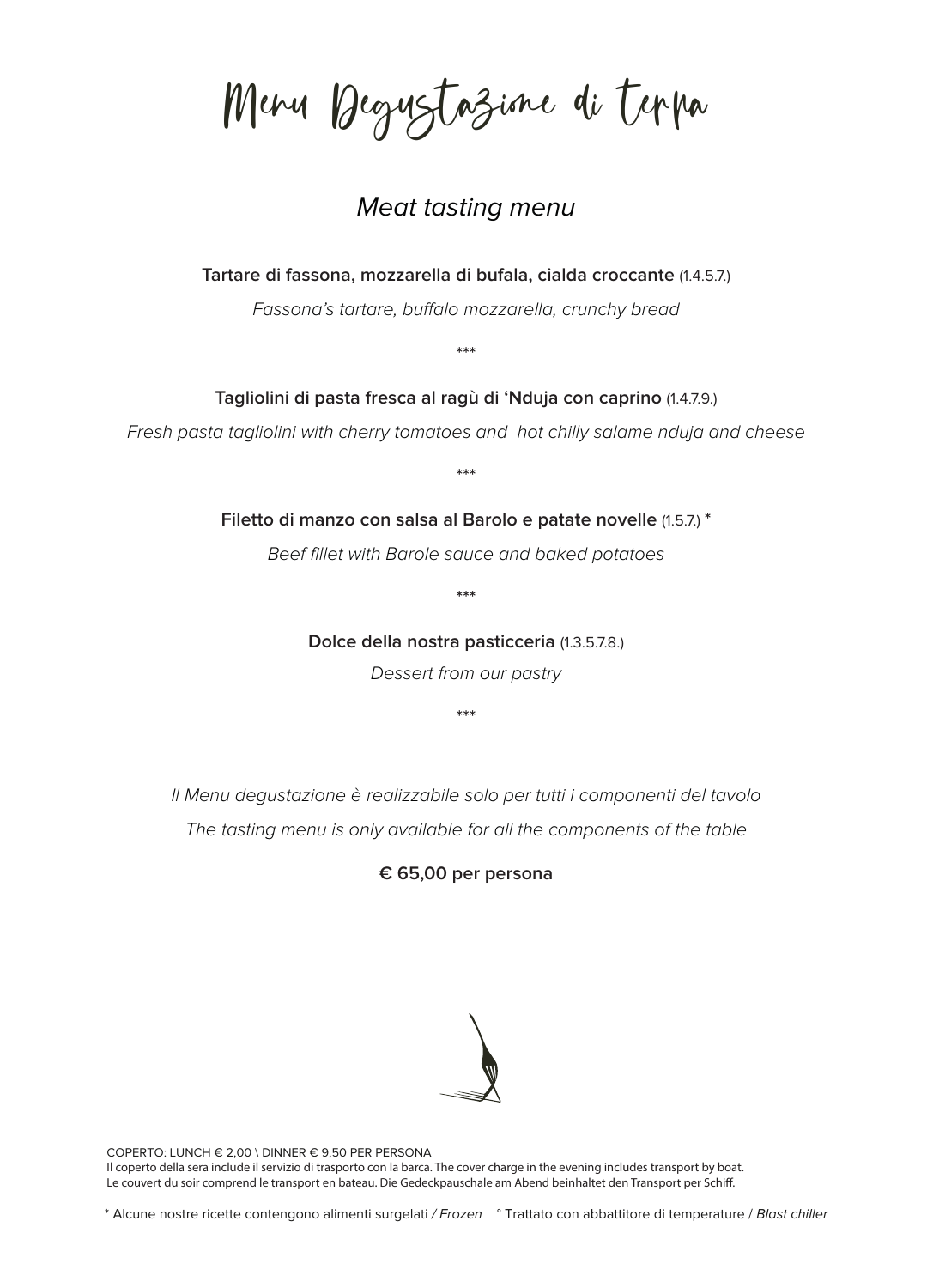Menu Degustazione d' acqua dolce

Lake fish tasting menu

**Trota marinata agli agrumi, pan brioche, ricotta, salsa olandese** (1.3.4.5.7.) Citrus marinated trout, pan brioche, ricotta cheese, hollandaise sauce

**\*\*\***

**Risotto agli agrumi, rosmarino e pesce persico** (4.5.7.8.) **\*** Risotto with citrus, rosemary and perch

**\*\*\***

**Luccio perca, cipolla bianca, beurre blanc** (1.4.5.7.)**\*** Perch, white onion, beurre blanc

**\*\*\***

**Dolce della nostra pasticceria** (1.3.5.7.8.) Dessert from our pastry

Il Menu degustazione è realizzabile solo per tutti i componenti del tavolo The tasting menu is only available for all the components of the table

**€ 65,00 per persona**

Menu Degustazione d'acqua salata

Fish tasting menu **Gamberi alla catalana** (2.4.5.) **\*** Catalan prawns: tomatoes, onions

**\*\*\***

**Paccheri alla carbonara di mare** (1.2.4.5.14.) **\*** Sea carbonara's paccheri

**\*\*\* Filetto di branzino alla Mediterranea con verdurine di stagione** (1.4.5.7.) **\*** Mediterranean-style sea bass fillet with seasonal vegetables

**\*\*\***

**Dolce della nostra pasticceria** (1.3.5.7.8.) Dessert from our pastry

Il Menu degustazione è realizzabile solo per tutti i componenti del tavolo The tasting menu is only available for all the components of the table

## **€ 65,00 per persona**

COPERTO: LUNCH € 2,00 \ DINNER € 9,50 PER PERSONA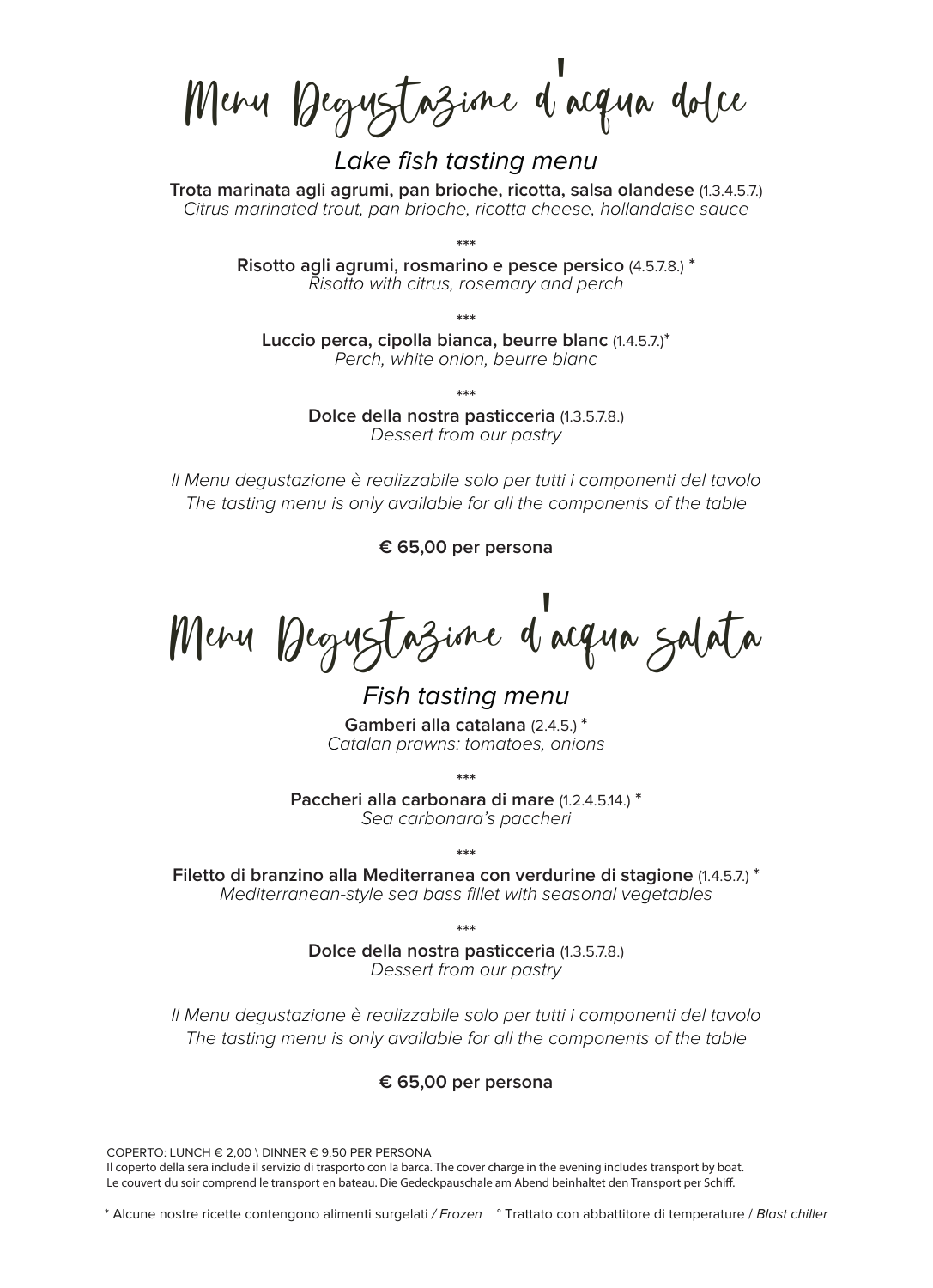Menù Bambini

## Children's Menù

| Pasta al pomodoro fresco (1,7)                | € 11.00 |
|-----------------------------------------------|---------|
| Pasta with fresh tomato                       |         |
| Pasta à la tomate fraîche                     |         |
| Pasta mit frischer Tomate                     |         |
|                                               |         |
|                                               |         |
|                                               |         |
| Tagliolini di pasta fresca al burro ° (1,3,7) | € 11.00 |
| Fresh pasta tagliolini with butter            |         |
| Frische Pasta Tagliolini mit Butter           |         |
| Tagliolini de pâtes fraîches au beurre        |         |
|                                               |         |

## **Cotoletta alla milanese con patatine fritte** ° (1,2,3,5) **€ 16.00**

Milanese cutlet with french fries Mailänder Schnitzel mit Pommes Frites Escalope milanaise avec frites